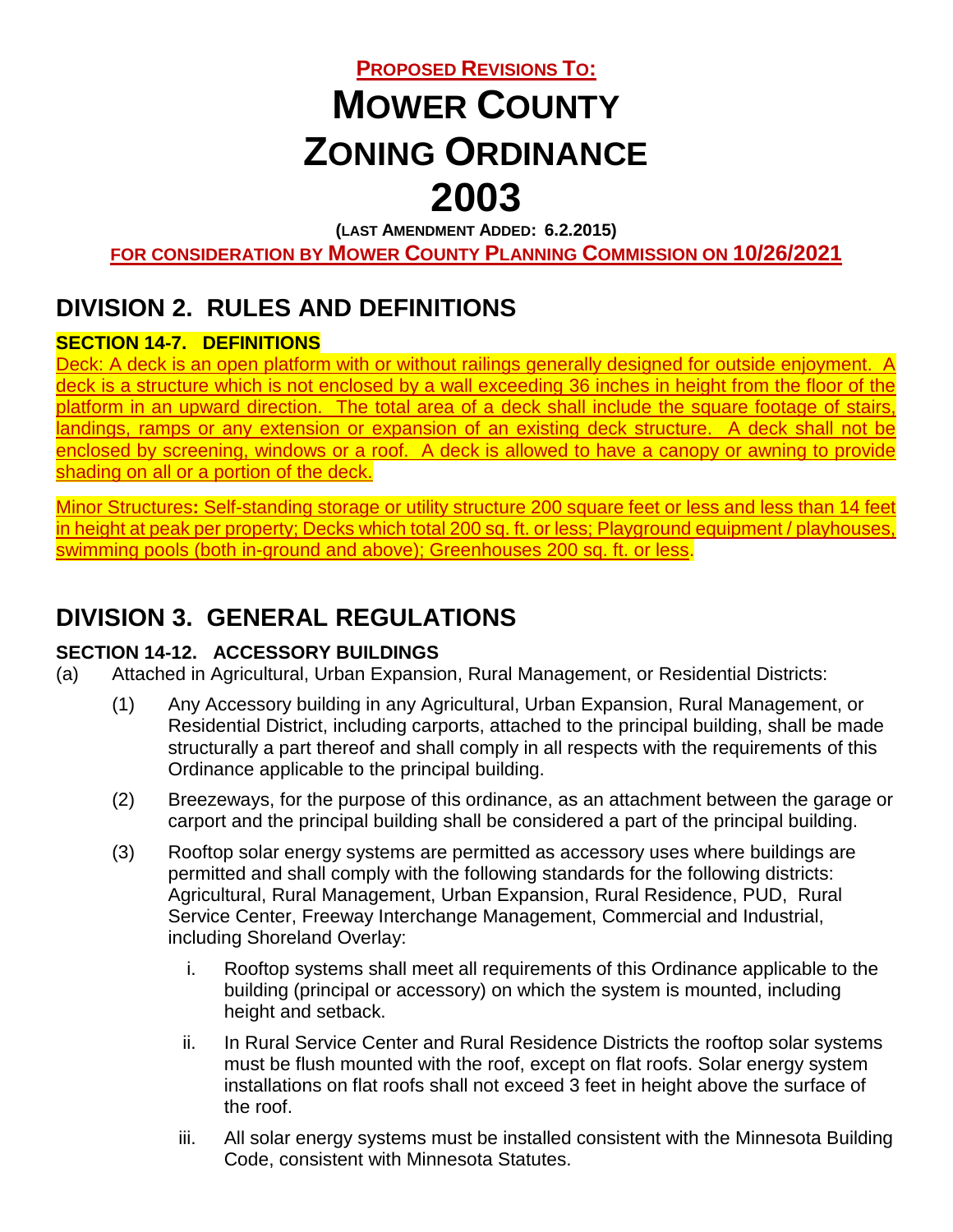- iv. All solar energy systems must be installed consistent with the Minnesota Electric code, and shall obtain permits and be inspected by State Electric inspectors, unless explicitly exempt from the code.
- v. Rooftop solar energy systems require a zoning permit.
- vi. Rooftop solar energy systems shall not be located on structures located within floodplain.
- (b) Detached in Agricultural, Urban Expansion, Rural Management, Rural Service Center or Residential Districts:
	- (1) Any accessory building in any Residential District or on a residential site in an Agricultural, Urban Expansion or Rural Management District shall not be allowed in any front yard.
	- (2) Any detached accessory building located in side and rear yards and within ten (10) feet of the rear wall of the principal building in the district shall comply with all yard requirements applicable to the principal building in the district. Where any accessory building is to be located in rear yards greater than ten (10) feet distance from the rear wall of the principal building, it shall not be located nearer than five (5) feet from the side and rear lot line.
	- (3) A detached accessory building on a corner lot shall not project beyond the front yard setback requirement of the principal building.
	- (4) The total square footage of all detached accessory buildings in a residential district or on a residential parcel in a platted residential subdivision shall not exceed fourteen feet in height for the sidewall (peak is not included) and be no greater than 2,500 square feet or 5% of the lot coverage for all accessory buildings. If a larger building or structure is proposed, a CUP will be required.
	- (5) Ground-mounted solar energy systems are permitted as accessory uses where buildings are permitted and shall comply with the following standards for the following districts: Agricultural, Rural Management, Urban Expansion, Rural Residence, PUD, Rural Service Center, Freeway Interchange Management, Commercial and Industrial. Consistent with Minnesota Statutes, a variance can be requested if the prohibition limits the ability of the property owner to access direct sunlight for a solar system; each variance request will be evaluated on standards and criterion for granting/denying a variance.
		- i. Ground-mounted solar energy systems must meet all setback, height, and coverage standards for the district in which the installation is located.
		- ii. Ground-mounted solar energy systems shall not be located nearer to the front lot line than the principal building on the lot.
		- iii. Ground-mounted solar energy systems may not extend into the side-yard, rear or right-of-way setback when oriented at minimum design tilt.
		- iv. In the PUD, Rural Service Center, Rural Residence and Urban Expansion District ground mount solar systems shall also follow the requirements of Section 14-12 (b) (1-4), above.
		- v. Ground-mount solar energy systems must be installed on the same lot as a finished building. Systems installed on a lot without a permitted principal use are not allowed as accessory uses.
		- vi. Ground-mount solar energy systems must comply with Minnesota Building Code, consistent with Minnesota Statutes.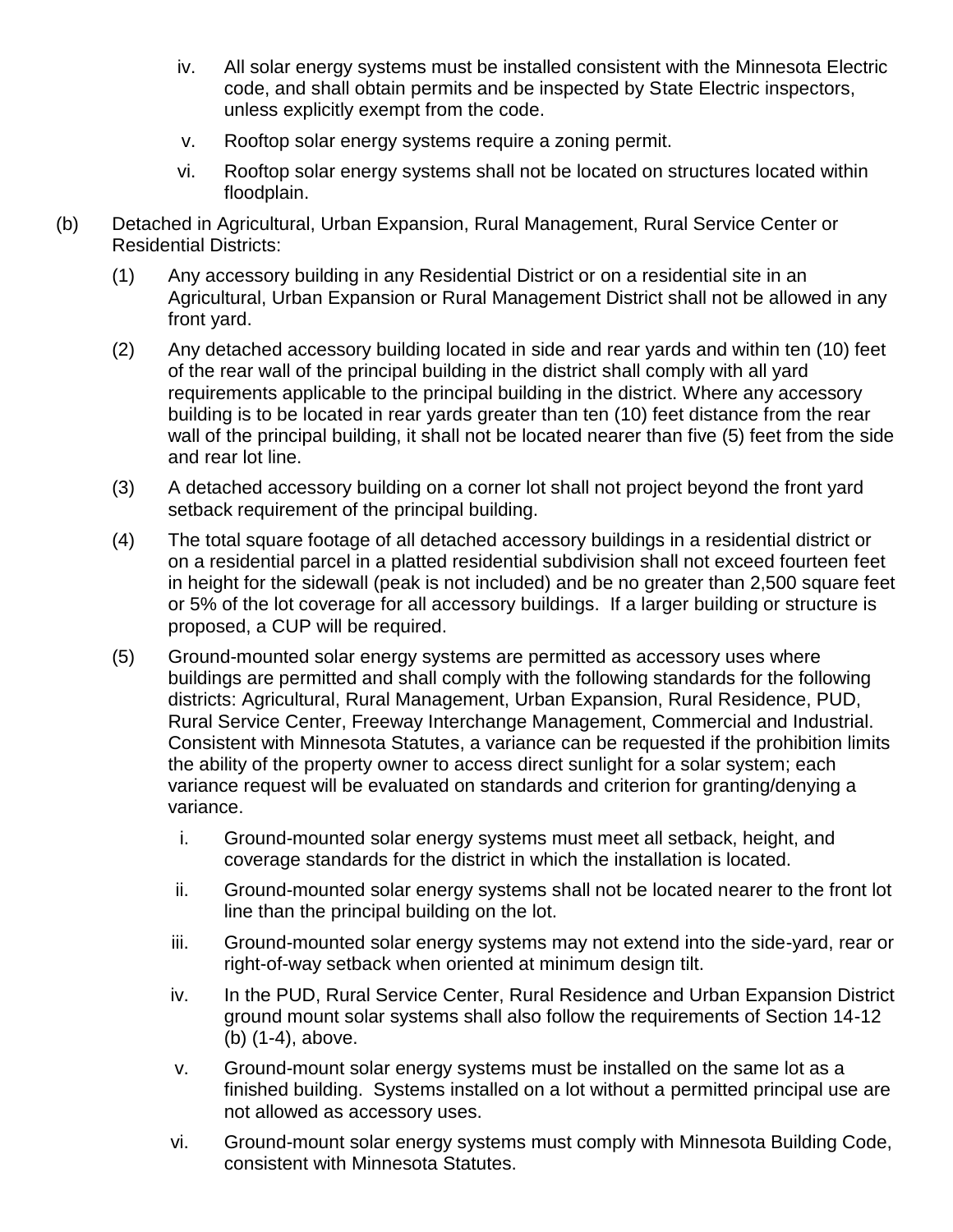- vii. Ground-mount solar energy systems must comply with Minnesota Electric code standards, and must be permitted and inspected by State Electric inspectors, unless explicitly exempt.
- viii. Ground-mount solar energy systems require a zoning permit.
- ix. Ground mount solar energy systems are prohibited in Floodplain or Shoreland Overlay Districts.

(6) One Minor Structure may be placed within 5 feet of a side or rear yard property line per parcel following a Zoning Review in accordance with 14-13(f) Zoning Permit.

- (c) Accessory buildings and uses in Business and Industrial Districts. In any Business or Industrial District any accessory building or use may occupy any of the ground area which the principal building is permitted to occupy. Accessory buildings such as building for parking attendants, guard shelters, gate houses, and transformer buildings may be located in the front or side yard in Industrial Districts. Parking of automobiles and other motor vehicles is permitted in the front and side yards in Industrial Districts if screened by a greenbelt eight (8) feet in width.
- (d) In the Rural Service Center and PUD Districts (unless waived as part of the PUD agreement), residential uses shall follow the requirements in (a) and (b) above. Commercial or industrial uses shall follow the requirements in (c) above.

#### **SECTION 14-13. ZONING PERMIT**

- (a) No person in the county shall erect, alter, or move any building or any part thereof without first securing a zoning permit therefore. In all cases where an improvement will serve to change the exterior shape of the structure including enclosed porches, regardless of the cost of the improvement, a zoning permit must be secured. No permit shall be required for minor repairs, such as redecorating either the inside or the outside, residing, or reshingling.
- (b) Application. Persons requesting zoning permits shall fill out a zoning permit application available from the Zoning Administrator. Completed zoning permit applications and a fee as may be established by resolution of the County Board of Commissioners shall be submitted to the Zoning Administrator. A copy of the zoning permit application shall be sent to the affected Town Board (clerk or chair) for notification. If the proposed development conforms in all respects to this Ordinance, a zoning permit shall be issued by the Zoning Administrator in compliance with MN Statute 15.99. A zoning permit is valid for two (2) years from date of issuance. If substantial work has not been completed, i.e. spending at least 30% estimated value, a new zoning permit application and fee shall be submitted to the Zoning Administrator and it will be considered a new application and must comply with the Ordinance as of the new application date. However, if there are unusual circumstances, the Mower County Board of Commissioners may waive these requirements and extend the permit for good cause shown, i.e. natural disasters, acts of war, or temporary disability of a permit holder/laborer.
- (c) Rural and Agricultural Home Owners Assumption of Risk Assessment Form. All persons constructing a new home or replacing an existing home in Mower County will be required to sign and have recorded the above mentioned "assumption of risk assessment form". This must be on file with the Mower County Environmental Services Office. (see attached form).
- (d) If the proposed development involves a zoning amendment, variance, or conditional use permit, the application together with a zoning permit, shall be submitted to either the